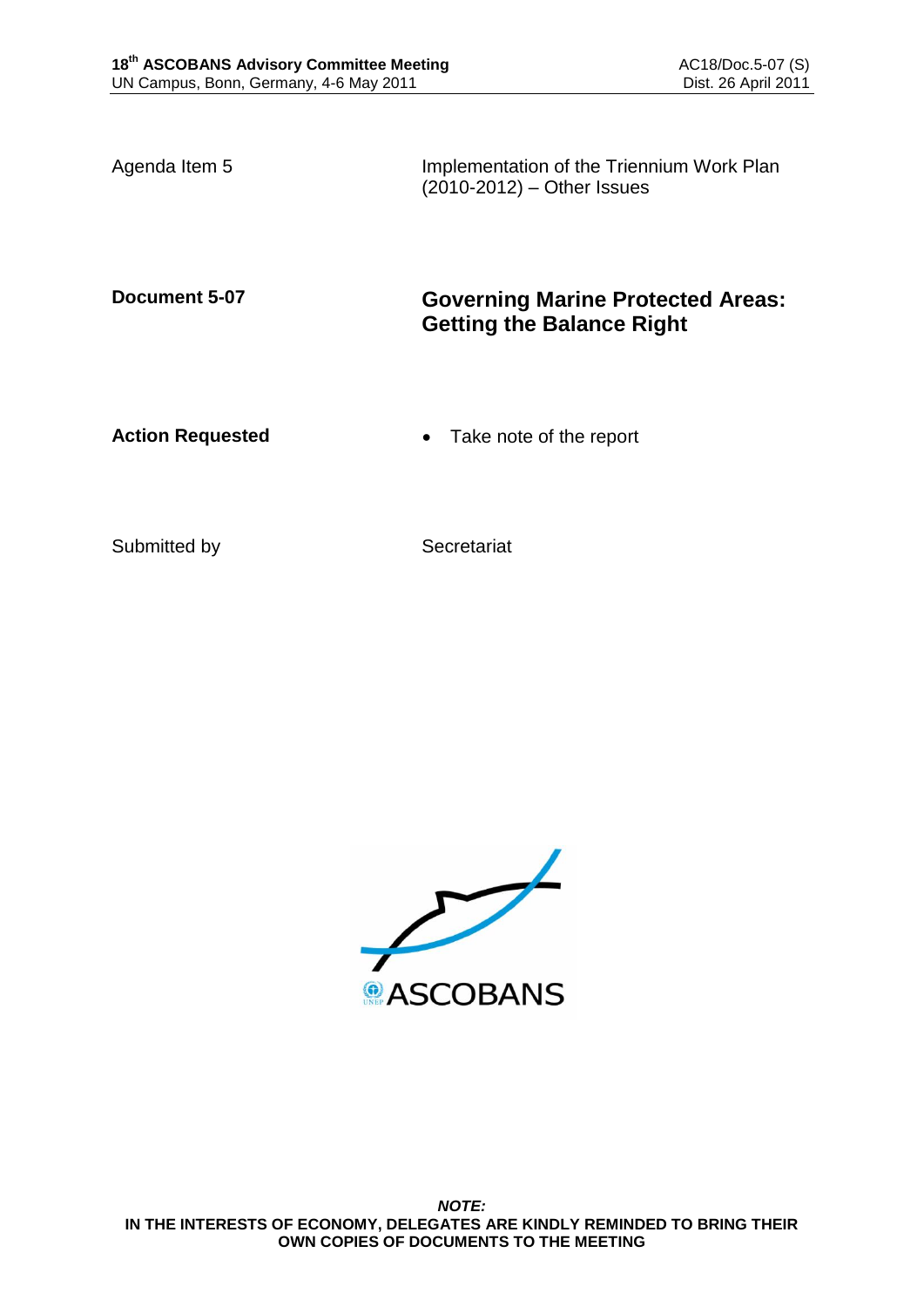# **Secretariat's Note**

UNEP recently announced the release of "Governing Marine Protected Areas: Getting the Balance Right", authored by Peter J.S. Jones and Wanfei Qiu (University College London, UK) and Elizabeth De Santo (Dalhousie University, Canada).

The Preface states:

Whilst there is currently much guidance available on how to manage marine protected areas (MPAs), there is less guidance available that considers MPAs from a governance perspective. This perspective poses a key question – how do we combine top-down, bottom-up and market approaches for reaching and implementing decisions in order to achieve effective and equitable MPAs?

It is widely accepted that all three approaches are important, but how might they be combined in different MPA contexts? The need to address this question has led to a new partnership amongst a group of governance experts and MPA planners and managers to initiate development of guidance on governing MPAs in seas under national jurisdiction.

Initial steps have included an international workshop supported by UNEP bringing together 20 MPA case studies from different regions around the world and different settings, and subjecting them to detailed analysis employing a governance analysis framework developed by Dr. Peter Jones, plus subsequent analysis of the findings and preparation of this report. The MPA case study analyses were focused on "deconstructing" the complexities of MPA governance by employing 40 incentives from five categories. This technical report describes the findings of this research and is intended to provide a foundation for further case studies and discussion, employing the governance analysis framework, to provide a preliminary resource for MPA managers to consider how different incentives might be combined to support the governance of their MPA. It also resonates strongly with current debates in fisheries management about the role of incentives.

This document contains the executive summary. The full report and supporting materials are available for download at: [http://www.mpag.info/.](http://www.mpag.info/)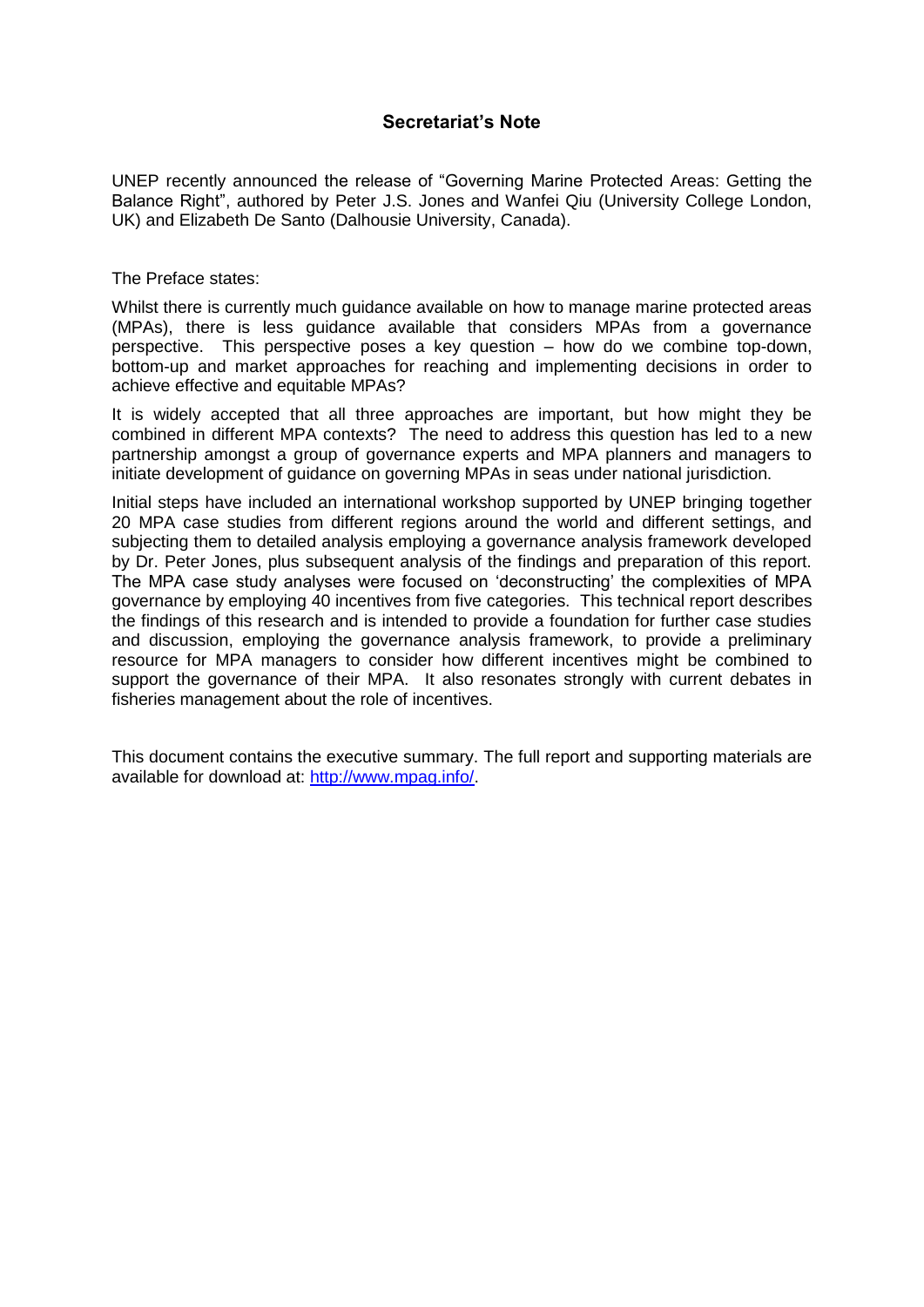# **Executive Summary**

Debates about how to govern marine protected areas (MPAs) are taking place in the much wider context of debates about how we should go about managing people and the social, economic, political and bureaucratic systems of which they are a part. These debates are not confined to recent times; for example, Plato's philosophies (The Republic*,* 360BC) consider the role of the state in 'steering' human affairs, the word 'governance' being derived from his use of the Greek verb 'to steer'. Since Plato, many other influential thinkers have put forward various observations, ideals and theories concerning the relative importance of the roles of different approaches to governance:

- state steer: government and law;<br>• market steer: canitalism and ecor
- market steer: capitalism and economies; and
- • people steer: communities and civil society.

There is a growing recognition in governance debates that there is a need to move beyond ideological arguments as to which approach is 'best' or 'right' and, instead, develop governance models, frameworks and approaches that combine the steering role of states, markets and people. Such integrated, pragmatic perspectives enable us to move on from ideological debates about whether we should rely on the strong hand of state power, the 'invisible hand' of market forces or the democratic hands of the people, and to consider how the three approaches can be effectively combined. These three perspectives on environmental governance are represented in the more specific context of protected area governance, where they are discussed in terms such as the following:

*(1) Top-down:* the need for state control through laws and other regulations to ensure that biodiversity and natural resources are actually 'protected' against degradation and destruction;

*(2) Bottom-up:* the need to adopt community-based approaches to protected area governance that decentralise decision-making processes and empower local people by involving them in deliberations and decisions; and

*(3) Market incentives:* the need for economic initiatives to support alternative, compatible livelihoods, *etc*; the need to attach an economic value to biodiversity in terms of natural capital and ecosystem services, as a means of providing for balanced decisions; the need to attach property rights to environmental resources in order to promote economic rationalism.

Collaborative management or co-management is a common concept or narrative that is employed in natural resource and protected area governance, to explore the challenges of combining these three approaches, whereby local communities and the state work on a partnership basis to sustainably manage natural resource use and/or conserve biodiversity, potentially involving all three of the approaches listed above. Co-management arguably simply serves as a new framing device as to the relative emphasis that should be placed on the three general approaches outlined above.

MPAs are an important focus for debates concerning how these different approaches can be combined in co-management. It is widely accepted that the co-management of MPAs is the way forward, but there are many different interpretations of this concept and it is applied in many different ways amongst MPAs in different contexts. One way of considering the challenges of co-managing MPAs is to consider the question:

*What does "'design and management of MPAs must be both top-down and bottom-up" (Kelleher 1999) actually mean in practice?*

Rather than exploring this question and the related debates through the literature, this research project aims to explore it through a range of case studies, employing a specifically developed case study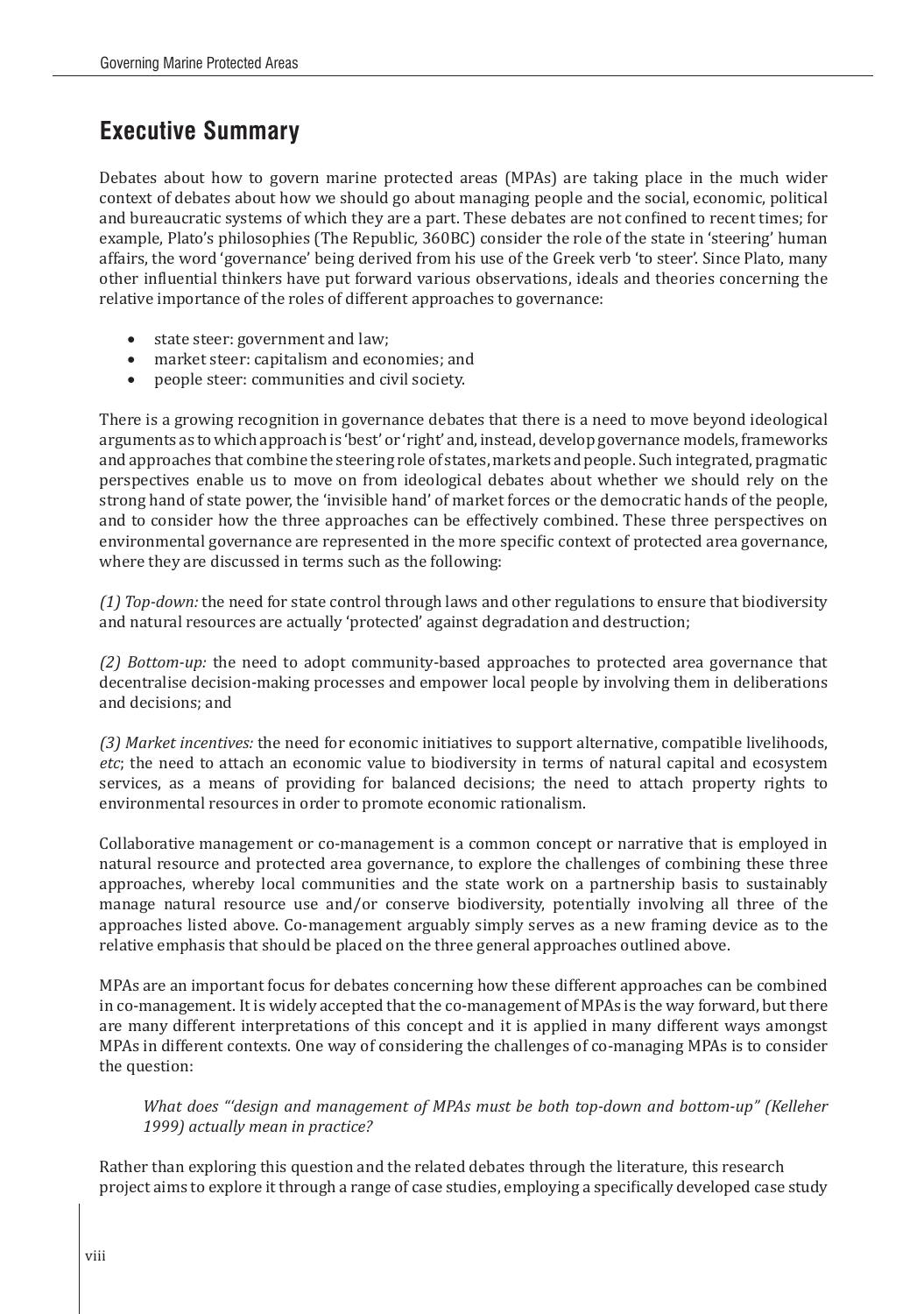research approach – the marine protected area governance (MPAG) framework – to support getting the balance right between the three governance approaches and, ultimately, between the conservation of marine biodiversity and the sustainable use of marine resources. In examining the relative roles of state, market and people-steered approaches, the different case studies examined in this project will explore the proposition that whilst certain approaches are effective at addressing some challenges in some contexts, other sorts of approaches are generally required to address other challenges in other contexts.

The effectiveness of an approach or, more likely, a **combination of approaches** in a given case will depend significantly on the challenge and the attributes of the local context in which the challenge has emerged. In addition, the national and international contextual attributes, particularly those related to strategic statutory biodiversity conservation obligations, need to be considered. An important element of this approach is that case studies are analysed on the basis of the governance approaches that are actually effective in addressing conflicts and achieving conservation objectives, rather than on the basis that a particular category of governance approaches, based on state, people or market steer, should be effective. Protected area governance case studies are thus assessed on an open and realistic basis, rather than on the basis of theoretical and ideological ideals by which a particular governance approach might be considered to be 'right' or 'best'. **The 'bottom line' for these case study analyses is whether the governance of a given MPA is effective in achieving specific conservation objectives and how governance might be improved in order to be more effective**.

The advantages of this case study approach are that it is based on empirical analyses that explicitly consider all aspects of the context of a given case study and that the case studies are deliberately sought in a representative variety of contexts. Furthermore, the analyses are designed to address which combinations of governance approaches are effective in a given context on the basis of what is observed in reality rather than on the basis of theoretical and ideological ideals. This will provide for case study analyses that are not biased by preconceived assumptions concerning the 'best' governance approach, but instead assess the actual effectiveness of different combinations of governance approaches. In turn this will provide for the development of governance approaches that appear to be effective in particular contexts, and thereby the development of 'good practice' that can be transferred to other MPAs in similar contexts. The key to such good practice in governing MPAs will be to combine the steering role of the state, markets and people through an appropriate balance of approaches, given the conflicts and context of a particular case.

This study will consider these sources of steer in terms of **incentives**, which are defined for the purposes of this project as:-

*Institutions that are instrumentally designed to encourage people to choose to behave in a manner that provides for certain strategic policy outcomes, particularly biodiversity conservation objectives, to be fulfilled*

These are divided into five categories that can be related to the three modes of governance discussed in the table on the next page: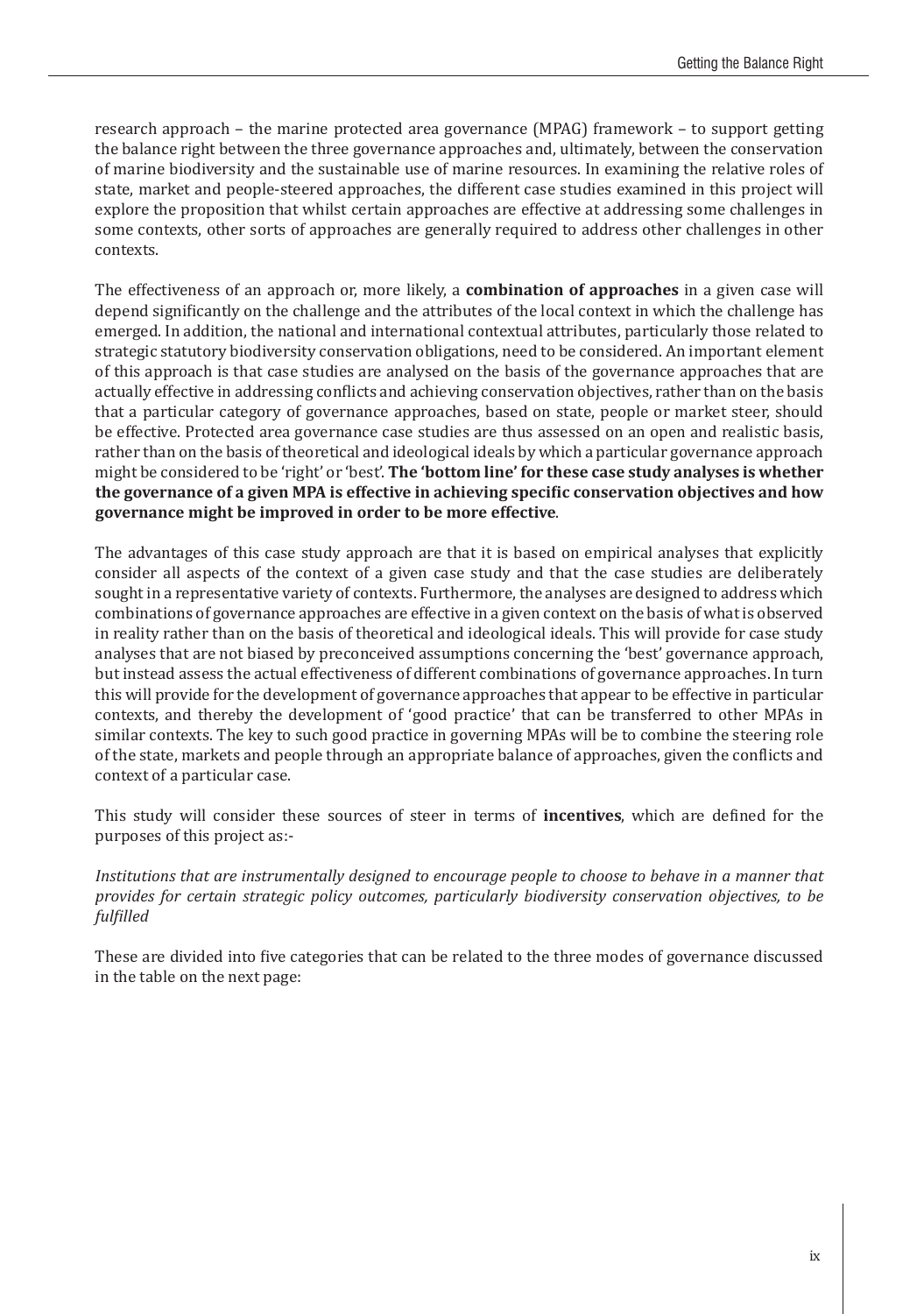| Economic<br>incentives       | Using economic and property rights approaches to promote the<br>fulfilment of MPA objectives.                                                                                                                                                                                             | Market steer                          |
|------------------------------|-------------------------------------------------------------------------------------------------------------------------------------------------------------------------------------------------------------------------------------------------------------------------------------------|---------------------------------------|
| Interpretative<br>incentives | Promoting awareness of the conservation features of the MPA, the<br>related objectives for conserving them, the policies for achieving<br>these objectives and support for related measures.                                                                                              | Supporting<br>all three<br>approaches |
| Knowledge<br>incentives      | Respecting and promoting the use of different sources of knowledge<br>(local/traditional and expert/scientific) to better inform MPA<br>decisions.                                                                                                                                        | Supporting<br>all three<br>approaches |
| Legal incentives             | Establishment and enforcement of relevant laws, regulations, etc as<br>a source of 'state steer' to promote compliance with decisions and<br>thereby the achievement of MPA obligations.                                                                                                  | State steer                           |
| Participative<br>incentives  | Providing for users, communities and other interest groups<br>to participate in and influence MPA decision-making that may<br>potentially affect them in order to promote their 'ownership' of the<br>MPA and thereby their potential to cooperate in the implementation<br>of decisions. | People steer                          |

Examining the 20 case studies on which this study focuses reveals a variety of different governance approaches employed to address MPA-related conflicts and to support the achievement of MPA objectives. Five broad approaches to MPA governance can be recognised in the 20 case studies. This categorisation is based on the defining characteristics and attributes of MPA governance, namely the allocation of authority and responsibilities between different parties and/or actors involved in governing MPAs, the type of rules that are followed in MPA decision-making and conflict resolution, and key incentives used to steer related processes.

# **Approach I**

# **MPAs managed primarily by the government under a clear legal framework (government-led)**

MPA governance under this category is characterised by having a well established legal framework, with clearly defined MPA objectives, restrictions on different uses, jurisdictions and responsibilities of different government institutions, and rights and obligations of the public. Legal incentives are the key drivers in most MPA-related processes, ensuring that the statutory conservation objectives are fulfilled in MPA decision-making. However, the legal framework also provides a basis for community participation, which is guided by specific legal provisions as a means of promoting transparency, equity and compliance in achieving statutory MPA objectives. It is important to note that the MPAs categorised as government-led also employ the other four categories of incentives and that having a strong government lead certainly does not preclude opportunities for community participation, though legal incentives were most frequently cited as being both used and needed (Figure 2). MPAs adopting this governance approach are the Great Barrier Reef Marine Park (Australia), Darwin Mounds candidate Special Area of Conservation (UK), North-East Kent European Marine Site (UK), Wash and North Norfolk Coast European Marine Site (UK), California Marine Life Protection Act (US) and US National Marine Sanctuary System (US).

# **Approach II**

# **MPAs managed by the government with significant decentralisation and/or influences from private organisations (decentralised governance)**

MPA governance under this category is characterised by a sharing of authority and responsibilities between central/federal governments and lower levels of government, or between government institutions and non-governmental/private organisations. MPAs are managed in accordance with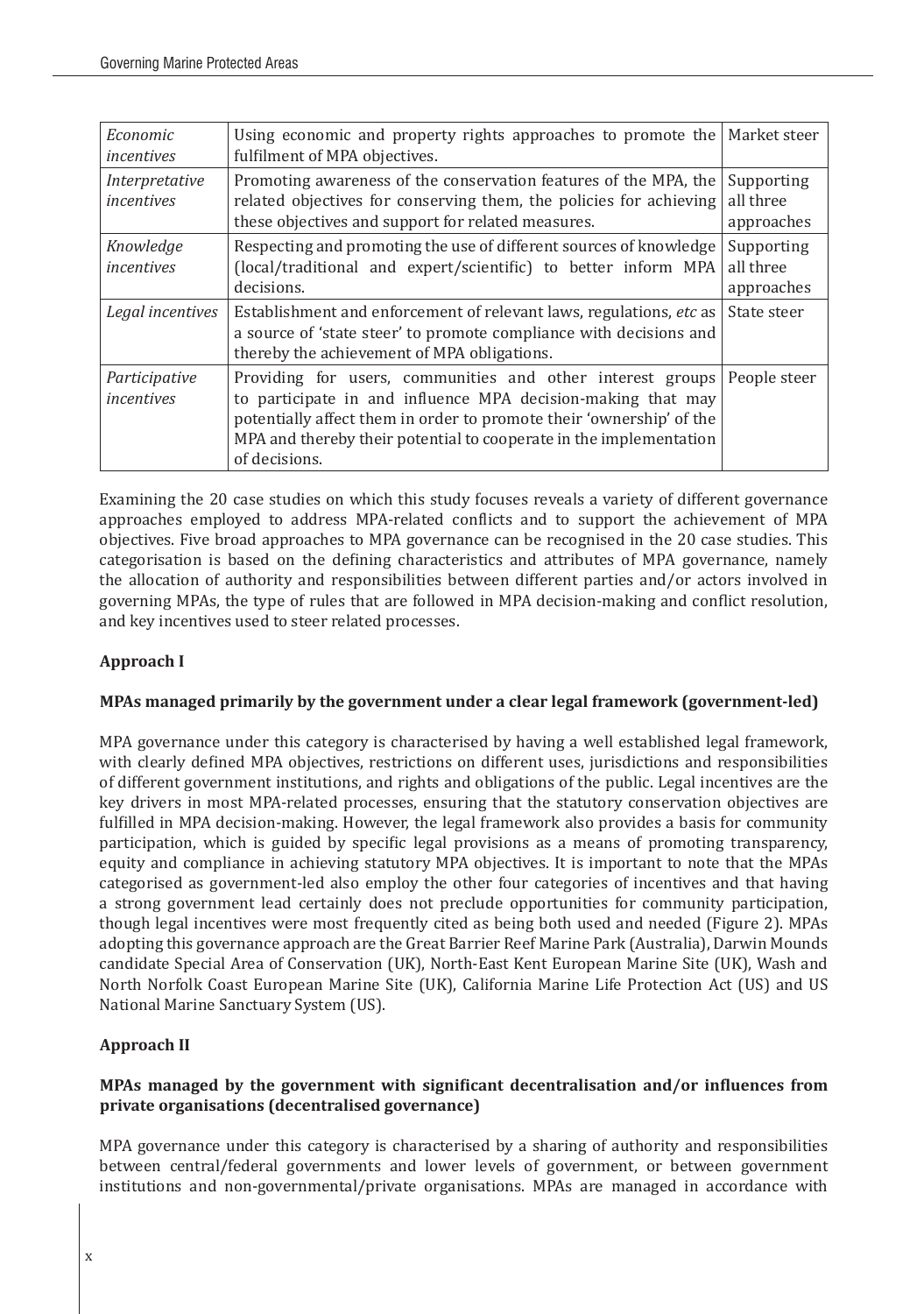formal regulations and/or through partnerships and negotiations between different parties. A variety of governance incentives are employed in MPAs that adopt this approach, depending on the context and main focus of the MPA, but economic incentives were most frequently cited as being currently used whilst legal incentives were most frequently cited as being needed to improve governance (Figure 3). MPAs adopting this governance approach are the Sanya Coral Reef National Marine Nature Reserve (China), Seaflower Marine Protected Area (Columbia), Galápagos Marine Reserve (Ecuador), Karimunjawa Marine National Park (Indonesia), Wakatobi National Park (Indonesia), Tubbataha Reefs Natural Park (the Philippines), and Ha Long Bay World Natural Heritage Area (Vietnam).

#### **Approach III**

#### **MPAs managed primarily by local communities under collective management arrangements (community-led)**

MPA governance under this category is characterised by local communities taking a lead in the conservation and sustainable use of marine resources, which is essential for the long-term social and economic well-being of communities. Community institutions (*e.g.* local fishing cooperatives) are often granted a significant level of autonomy to collectively decide the rules governing MPA management. External organisations, such as government departments and conservation NGOs, may have an important role in enabling and reinforcing such community initiatives, and ensuring that such community efforts are consistent with existing legal and policy frameworks, including the fulfilment of fisheries and biodiversity conservation objectives/obligations. Again, all categories of incentives are employed but economic incentives were most frequently cited as being used to promote community ownership of MPAs whilst legal incentives were most frequently cited as being needed (Figure 4). MPAs adopting this governance approach are Isla Natividad (Mexico) and Os Miñarzos Marine Reserve of Fishing Interest (Spain).

#### **Approach IV**

#### **MPAs managed primarily by the private sector and/or NGOs granted with property/management rights (private-led)**

MPA governance under this category is characterised by non-governmental and/or private organisations taking the main responsibility for MPA management and enforcement. Such organisations are often granted with permanent property rights or temporal management rights to a particular area of sea, where they fulfil conservation and resource management responsibilities. Such organisations work independently, but often collaborate with public institutions to enhance the effectiveness of their conservation efforts. Incentives employed to steer MPA management vary between MPAs that belong to this category depending on the context as well as the core values of the leading organisation. Economic incentives were most frequently cited as being used to promote effective governance whilst legal incentives were most frequently cited as being needed (Figure 5). MPAs adopting this governance approach are Chumbe Island Coral Park (Tanzania) and Great South Bay Marine Conservation Area (United States).

#### **Approach V**

#### **No clearly recognisable effective governance framework in place**

The development of MPA governance in this category is hindered by a lack of political will, leadership and capacity from all levels to develop effective governance structures and arrangements that would support the achievement of any MPA objective, often in the face of strong driving forces counter to conservation. Few incentives are successfully applied to address conflicts and steer MPA processes in this category and participative, interpretative and knowledge incentives were most frequently cited as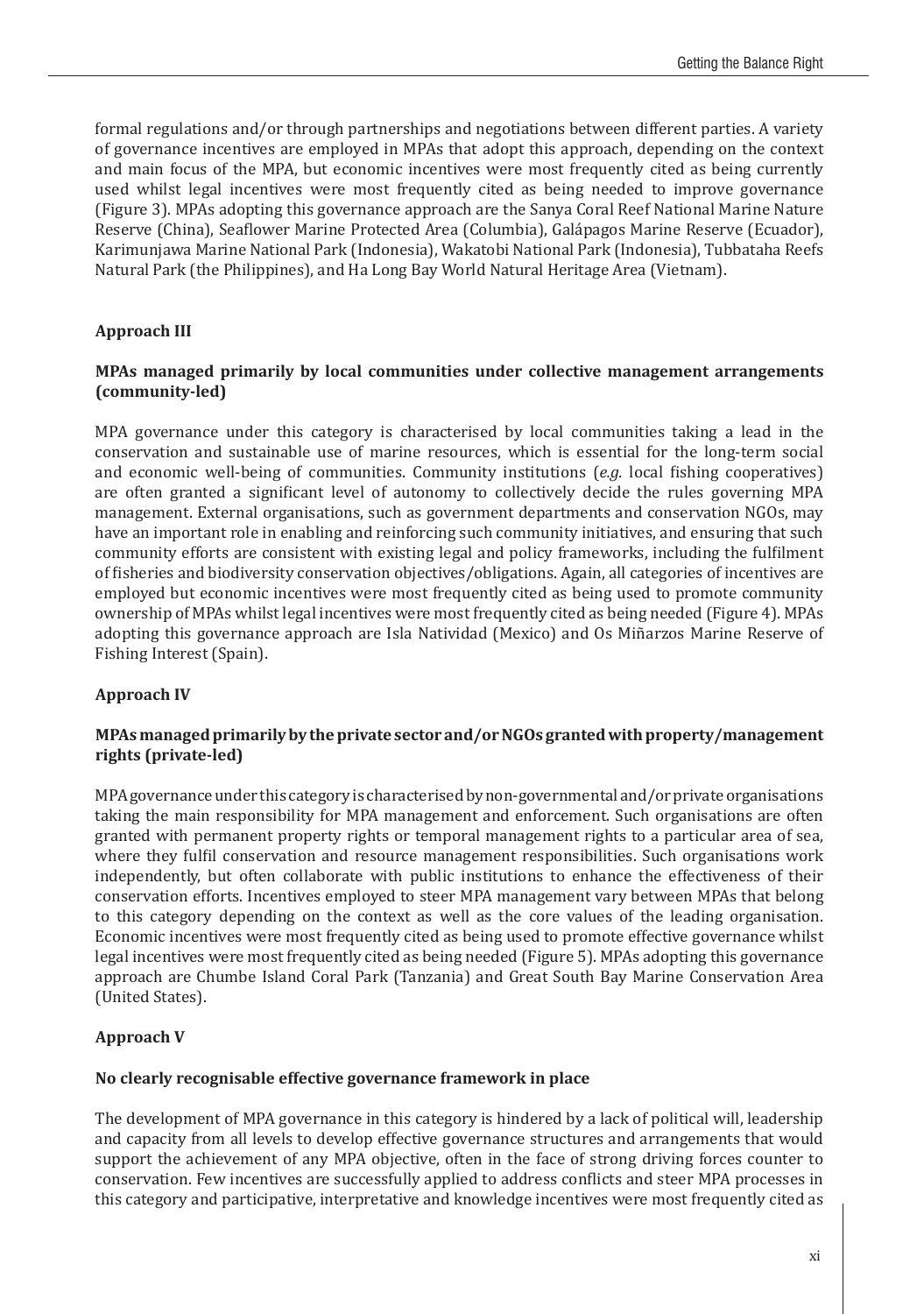being used, whilst legal and economic incentives were most frequently cited as being needed to improve governance (Figure 6). MPAs adopting this governance approach are Baleia Franca Environmental Protected Area (Brazil), Pirajubaé Marine Extractive Reserve (Brazil), and Cres-Lošinj Special Marine Reserve (Croatia).

Overall, all five categories of incentives have been widely applied to steer MPA governance in the case study MPAs, based on the sum of the frequency with which individual incentives within each category are cited as being **used** (Figure 7), though there are differences in this respect between the case study governance approach groups. In general, across all 20 case studies, economic and legal incentives were more frequently cited as being used, but the differences are relatively minor. There are, however, greater differences in the frequency with which incentives within each category are cited as being **needed**. It is particularly notable that legal incentives were cited as being needed to improve governance more often (38) than the other four categories of incentives combined (total 27) (Figures 7 & 9). This illustrates the importance of legal incentives for improving and reinforcing governance frameworks, based on this sample of 20 case studies analysed through the MPAG framework.

The results show that although in the past decades, both the academic and policy communities have called for and adopted new approaches, such as collaborative management and the introduction of market mechanisms to effectively govern protected areas, improving MPA governance may still hinge on overcoming some of the 'old problems', which are as pressing now as in the past when a more topdown governance framework was in place. **Old problems waiting to be addressed in many MPAs include establishing a clear and strong legal basis to enable well-integrated conservation efforts to be taken across different sectors and jurisdictions. Perhaps more importantly, improving MPA governance cannot be achieved without generating sufficient state capacity, political will and resources for the enforcement of conservation laws and regulations**. This is partly because successful implementation of 'new' governance approaches may also require a strong legal basis, such as legal provisions to ensure local people's rights to participate in governance processes and to protect community property rights to natural resources against corporate development. In the face of strong driving forces, legal incentives are often essential in preventing over-exploitation by incoming and local users, which may lead to catastrophic declines in marine resources vital to the livelihoods of coastal communities.

A number of case studies also identify knowledge incentives as priorities to improve MPA governance, particularly an agreed basis for the use of precautionary approach, as well as economic incentives, particularly measures to reduce the 'leakage' of the economic benefits of the MPA away from local people. The reinforcement of community/user property rights is also identified by a number of case studies as a priority to improve MPA governance (Figure 9). Overall, the results show that MPA governance can become more effective, equitable and resilient to external driving forces if **different incentives are combined** to address conflicts and challenges.

In the preparation of the case study summaries (Volume 2), attention was drawn in the framework to a number of cross-cutting issues, as the workshop discussions and subsequent analyses indicated that such issues underlie the use and effectiveness of different incentives. These include *leadership*, *the role of NGOs*, *equity*, *stewardship*, *driving forces*, and *the key role of the state* (for more detail, see section 3.4). Notwithstanding the differences in context and the governance approach adopted amongst the case studies, some key factors can be identified as being particularly important for developing good MPA governance in most cases, including:

- provision of sustainable economic development opportunities within or adjacent to MPAs;
- fair sharing of economic benefits and costs from MPAs;
- public communication, education and awareness-raising on the importance/vulnerability of marine ecosystems and the benefits of MPAs;
- use of all available information and knowledge to guide/inform MPA decision-making;
- political will and capacity for passing and enforcing laws and regulations that provide for effective